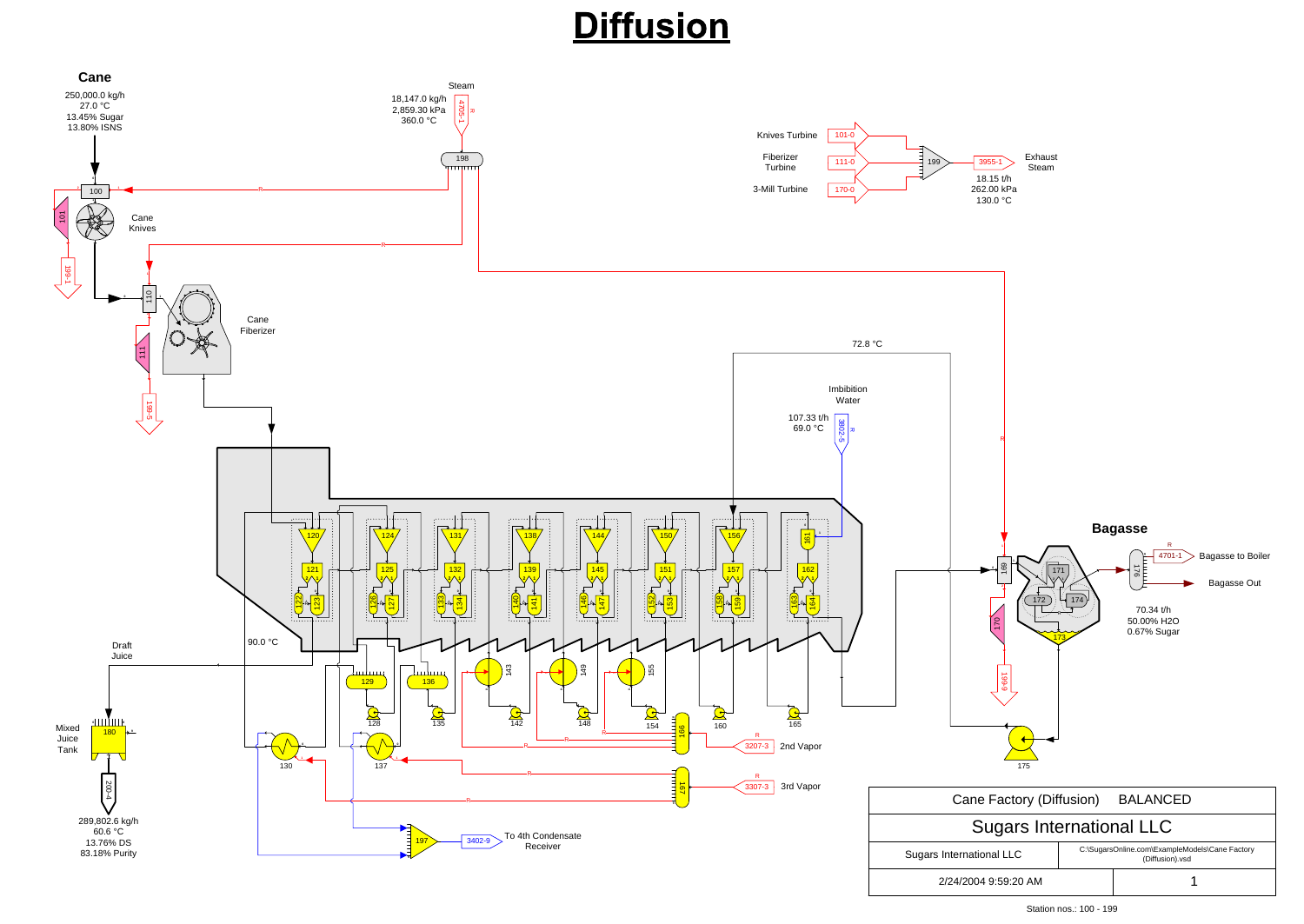# Clarification



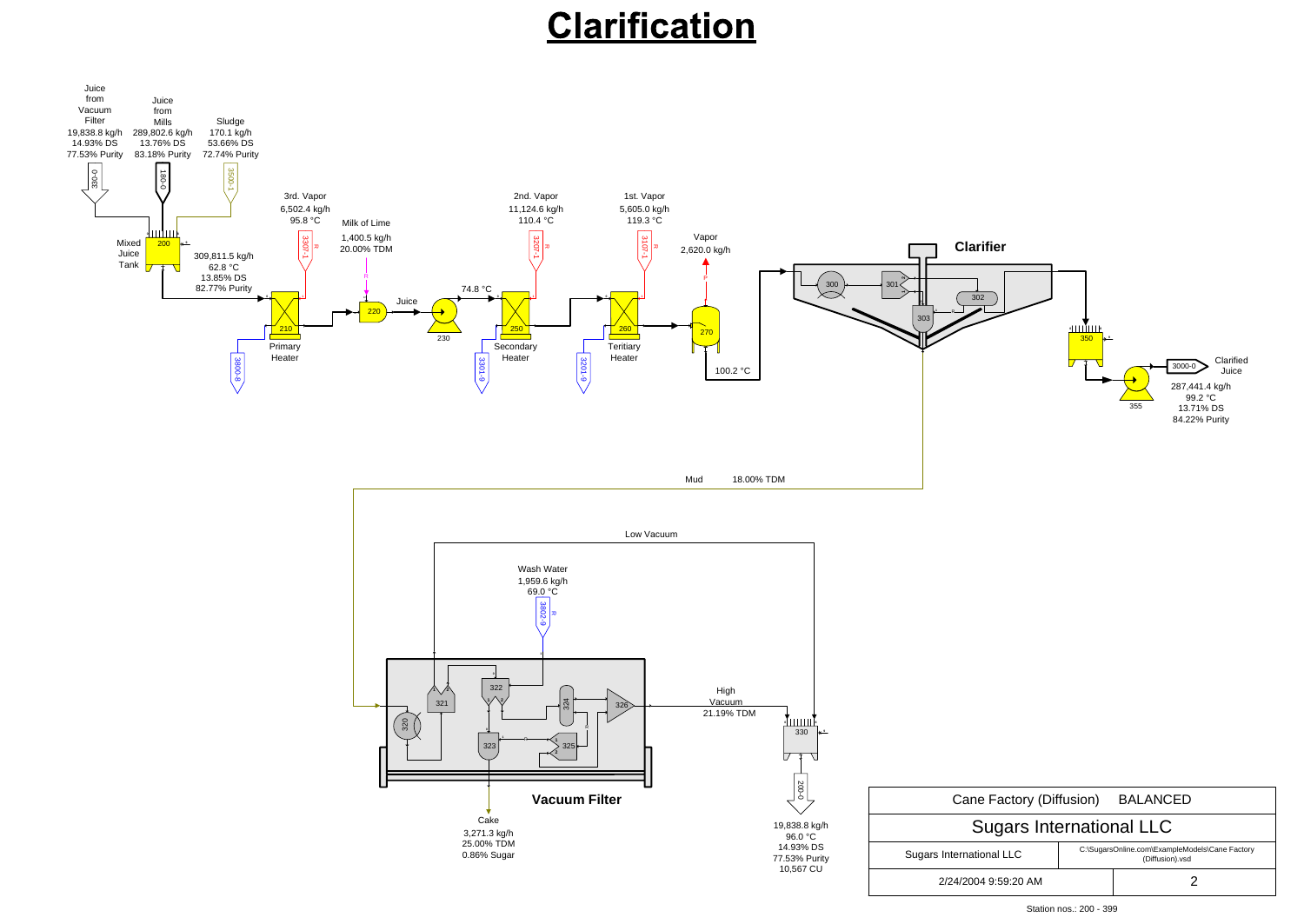### Crystallization



Station nos.: 2000 - 2299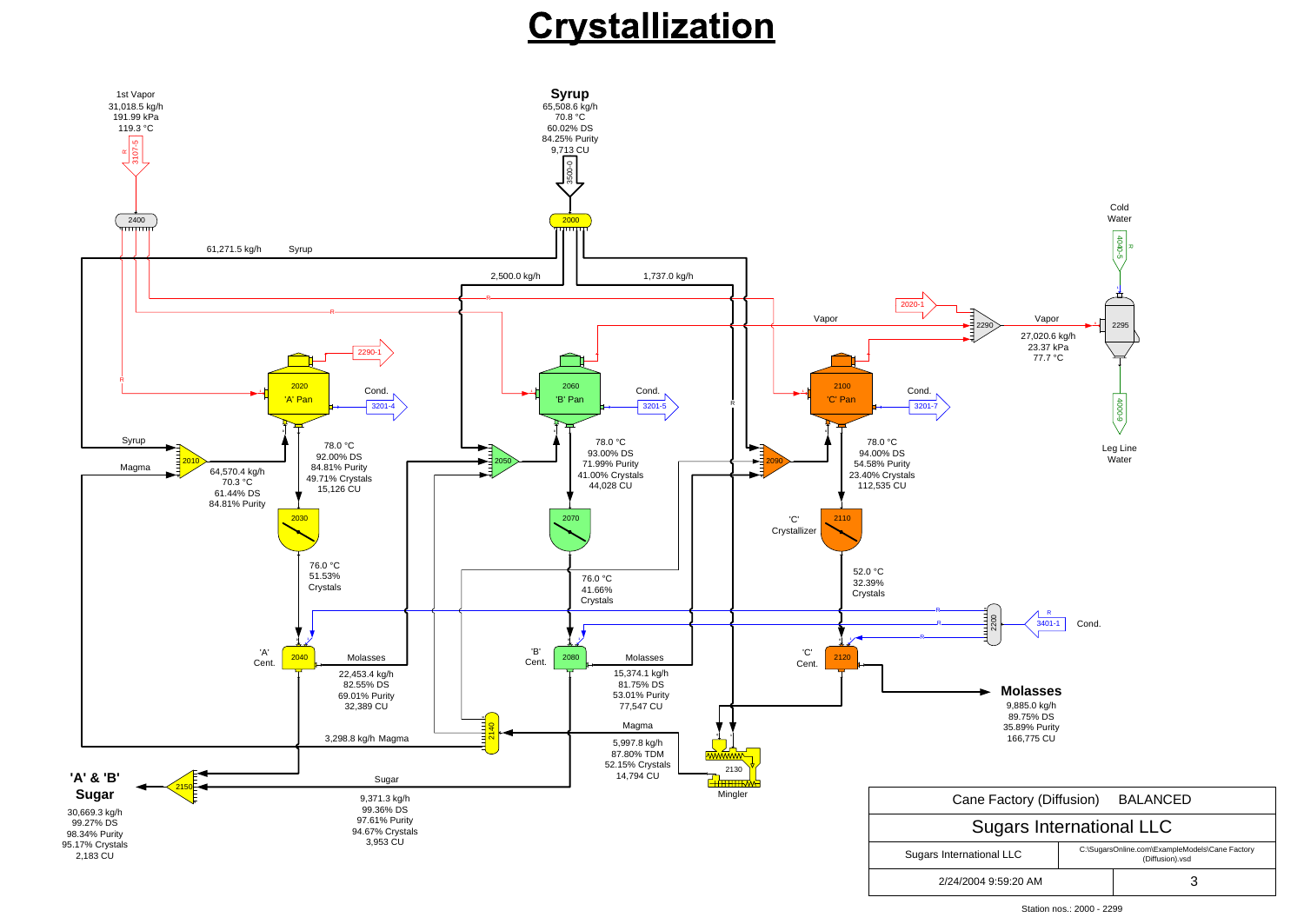| Cane Factory (Diffusion) BALANCED |                                                                   |  |  |
|-----------------------------------|-------------------------------------------------------------------|--|--|
| <b>Sugars International LLC</b>   |                                                                   |  |  |
| <b>Sugars International LLC</b>   | C:\SugarsOnline.com\ExampleModels\Cane Factory<br>(Diffusion).vsd |  |  |
| 2/24/2004 9:59:20 AM              |                                                                   |  |  |

# **Evaporation**



Station nos.: 3000 - 3999